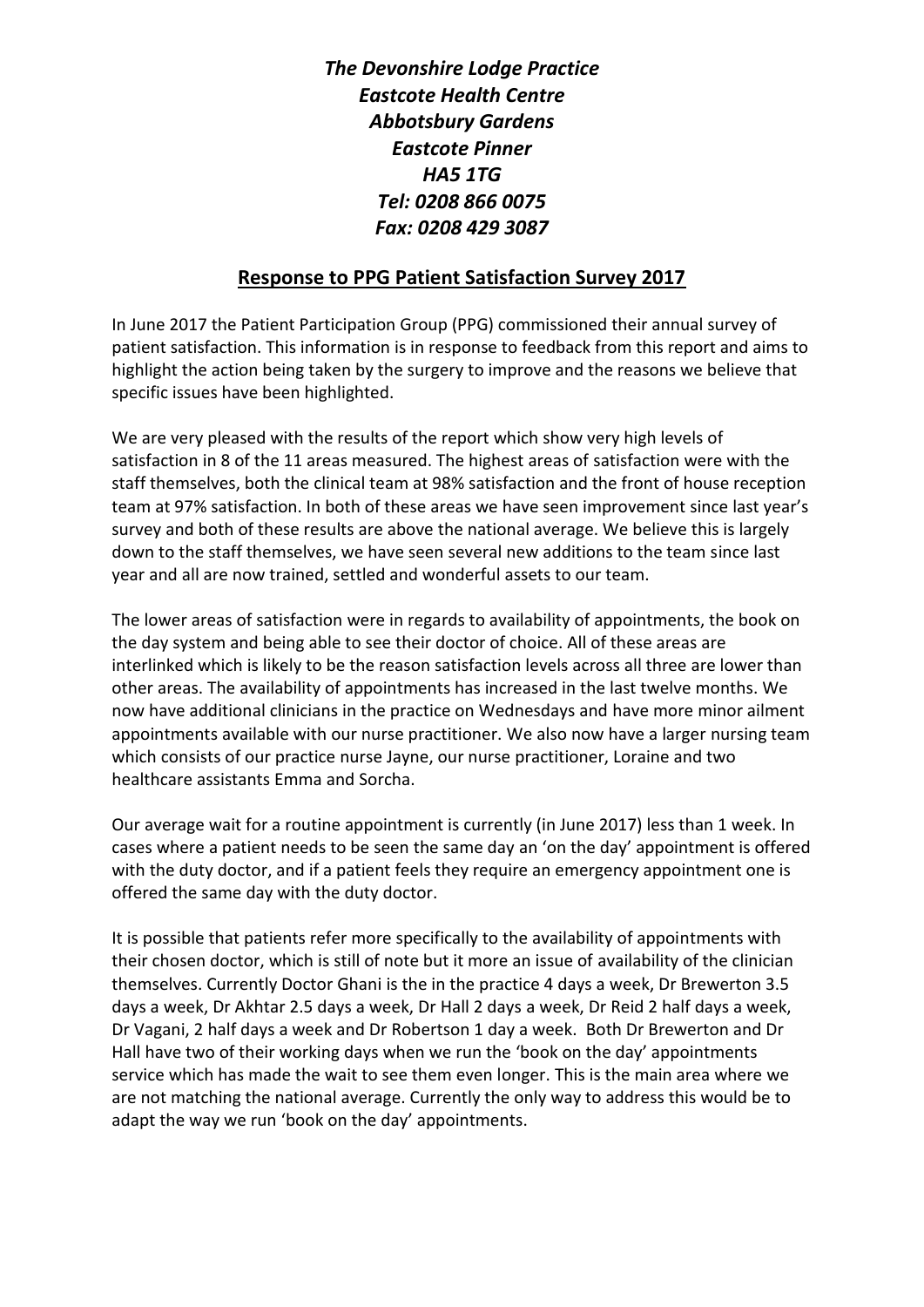*The Devonshire Lodge Practice Eastcote Health Centre Abbotsbury Gardens Eastcote Pinner HA5 1TG Tel: 0208 866 0075 Fax: 0208 429 3087*

The verbose comments received were varied and addressed different elements of the practice. Some which were highlighted by the PPG report were; that there can be a long wait to check in for appointments, we plan to address this by installing an electronic check in desk so there will be no need for patients to wait to speak to reception.

Patients also suggested that consultation times were too short when you have several medical conditions; nationally the average booked appointment time is 10 minutes, if we were to increase the appointment times this would directly impact appointment availability further. Our GPs do not operate to the one problem per appointment rule which some surgeries do use, they have always been willing to listen to patients' concerns; this does mean that sometimes they run behind, however generally the feedback has been that patients are willing to wait as long as they are given equal opportunity for discussion during their appointments.

It was also suggested that there are too many patients for the number of doctors at the practice; as previously stated our average waiting time is considerably less that the national average of two weeks despite our practice size. The wait for a nurses appointment is also much less than the national average, and also less than the wait to see a GP.

The online service at the surgery is still open for patients to utilise, since last year we have also opened up the option for patients to sign up to this service online. We advertise the service in our newsletters, on our TV screen, in paper form at the surgery and when we accept new patient registrations. Despite this it's use seems to have decreased. We would like to work with the PPG to try and improve this wherever possible. Unfortunately the administration and management of the service is done by the patient online site rather than the surgery which means we are limited when it comes to making changes.

The PPG highlighted several action points for the surgery in order to further improve patient satisfaction. They suggested increasing the number of appointment slots so that patients can get an appointment sooner. In an average week the surgery provides; 260 routine prebookable GP appointments per week; 75 appointments across the week which can be booked on the day for a GP, these are available every day of the week except Saturday as we only have 1 GP on site; 25 GP appointments outside of normal opening hours for patient convenience; 60 minor ailment appointments with the nurse practitioner who can prescribe and diagnose; 300 slots available with the nursing team each week; a baby immunisation clinic and 6 minor surgery appointments every other week.

It is a rarity for our clinicians to have an unbooked slot, however it is not unusual for a patient to 'DNA' an appointment, i.e. not turn up without cancelling beforehand. We cannot cancel an appointment without the patient's knowledge, so on these occasions the slot has